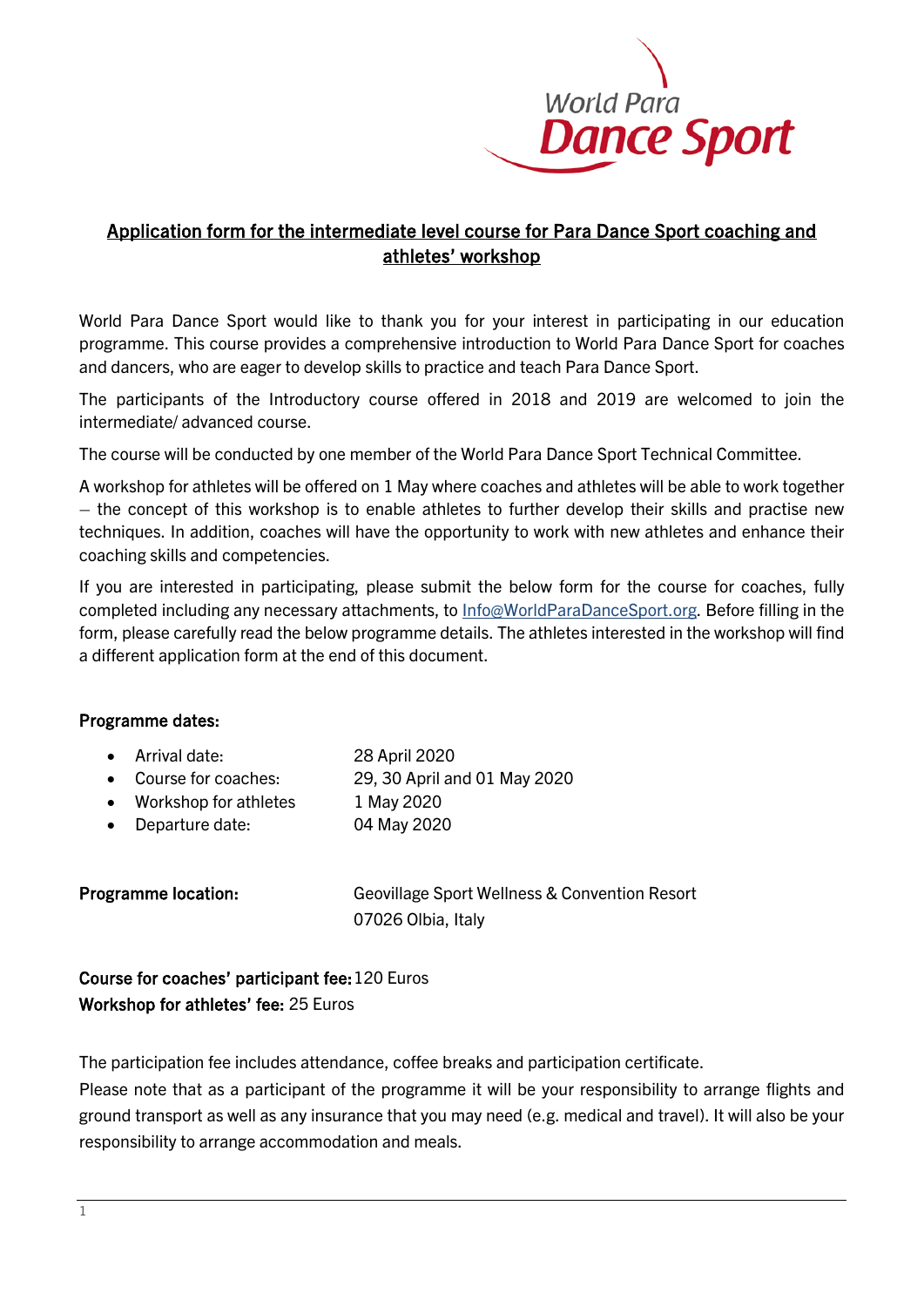

The organisers are ready to support the participants with accommodation, meals and transport information. For more details, please contact Mrs. Antonella Alessi at [olbiadance2020@gmail.com](mailto:olbiadance2020@gmail.com)

The nearest airport is: Olbia Costa Esmeralda airport.

#### Candidate profile for the programme:

Candidates must have:

- Completed the free online course: IPC introduction to Para Sport <http://ipc-academy.org/?academy=1&course=47>
- An interest in Paralympic sports and specifically Para Dance Sport;
- Desire to serve as a dance coach;
- Coaching or other relevant background in the sport of World Para Dance Sport or Dance Sport is welcome;
- Dancers are welcome if a rational is provided;
- Participants are highly encouraged to complete the free online WADA learning course <https://adel.wada-ama.org/en/course/181/alpha>

# Candidates must send, in addition to this application form, the following documents:

- Curriculum Vitae or Resume with information about education and professional experience in dance (if relevant);
- Certificates and other documents validating your qualifications;
- IPC Introduction to Para Sport online course certificate of completion\*.

\*participants of the Introductory course offered in 2018 and 2019 do not need to send the IPC Introduction to Para Sport online course certificate.

#### Learning objectives:

- Understanding of the development of World Para Dance Sport
- Understanding of the World Para Dance Sport Rules and Regulations
	- Wheelchair options that can be used for Para dance Sport
	- The use of space in the wheelchair
	- Different styles (Single dance, Duo dance, Combi dance freestyle/showdance)
	- Technique and practice for single dance
	- Similarities and differences among combi styles and duo styles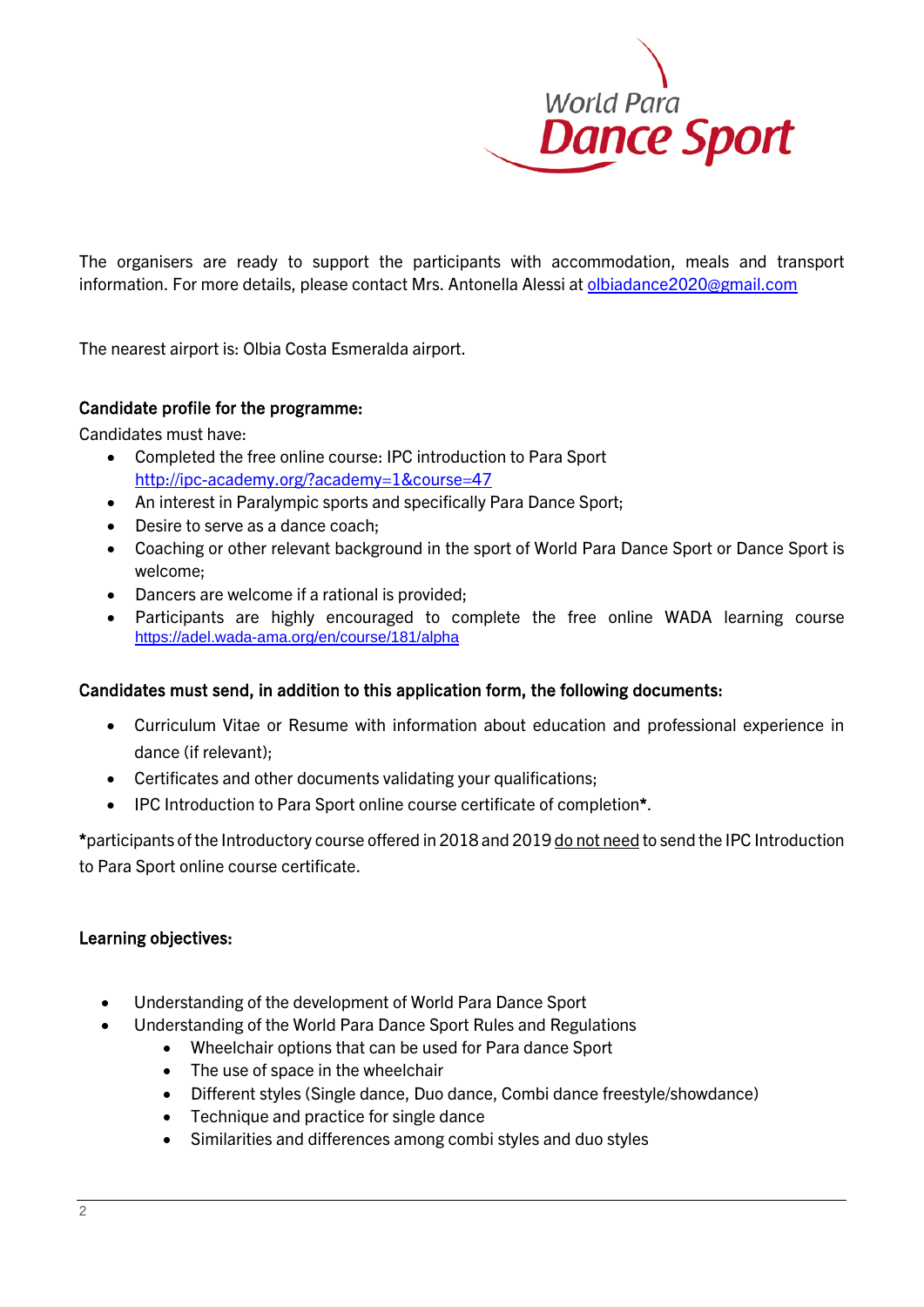

- Judging criteria in approved WPDS competitions
- Understanding technical aspects of dancing with a wheelchair
- Getting started
	- Partner connection and leadership
		- Working with dancers
		- Aspirations
- The body and wheelchair in one unit
	- Wheelchairs, basic steps, moves and turns (combi)
	- Body coordination and connection of two main elements
	- Difference between sitting female athlete and male athlete with standing female and male standing partner.

#### Outcomes:

• 1. Candidates that complete the course will receive a certificate confirming attendance to the introductory course to Para Dance Sport.

# FOR COACHES

#### Please complete with your details:

| Last name:                        |  |
|-----------------------------------|--|
| First name:                       |  |
| Gender:                           |  |
| Nationality:                      |  |
| Date of Birth:                    |  |
| Full address:                     |  |
| (street, city, ZIP code, country) |  |
| Email address:                    |  |
| Mobile phone number:              |  |
| What is your native language?     |  |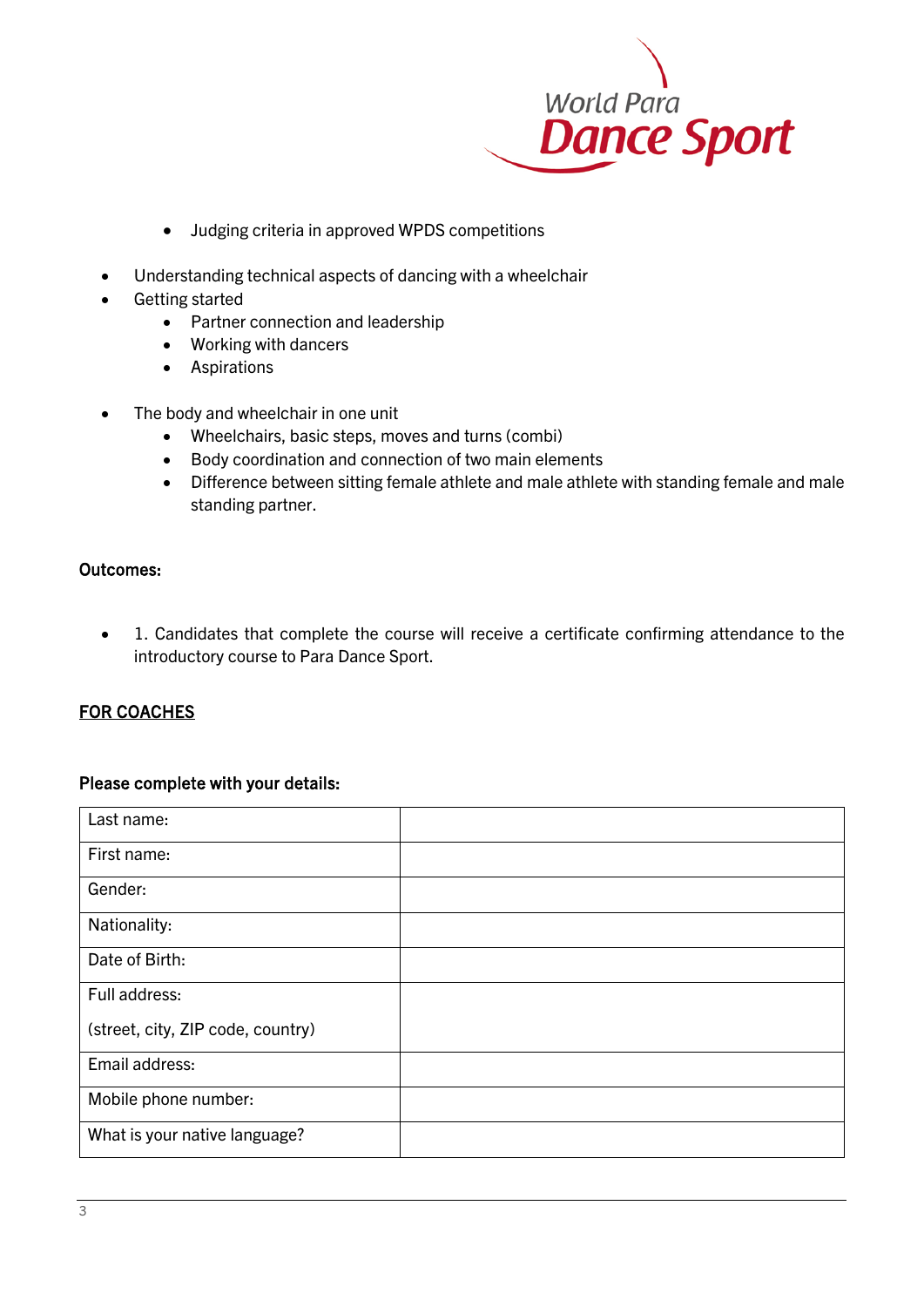

| Are you fluent in English?              | No                        | Yes                                                       |
|-----------------------------------------|---------------------------|-----------------------------------------------------------|
| What is your profession?                |                           |                                                           |
| What are your qualifications            |                           |                                                           |
| (e.g. university degree, professional   |                           |                                                           |
| certifications)?                        |                           |                                                           |
| Do you have the support of your NPC* to | No                        | Yes                                                       |
| participate in this programme?          |                           |                                                           |
| If yes, which is your NPC?              |                           |                                                           |
| If yes, NPC contact person name:        |                           |                                                           |
|                                         |                           | Any certificates proving qualification as outlined in the |
|                                         |                           | candidate profile above (e.g. certificate, coaching       |
| Documents attached to this form:        | certificates)             |                                                           |
|                                         | Any relevant certificates |                                                           |

\* National Paralympic Committee

Have you attended the Introductory course offered in Jurmala in December 2018 or Bordeaux in 2019?

If you have experience as a Para Sport Coach, please list your experience below (e.g. competitions officiated, type and number of athletes coached):

If you have any experience with Para sport in roles other than Coach for Dance or Para Dance Sport, please provide a brief description below (e.g. adjudicator, team official):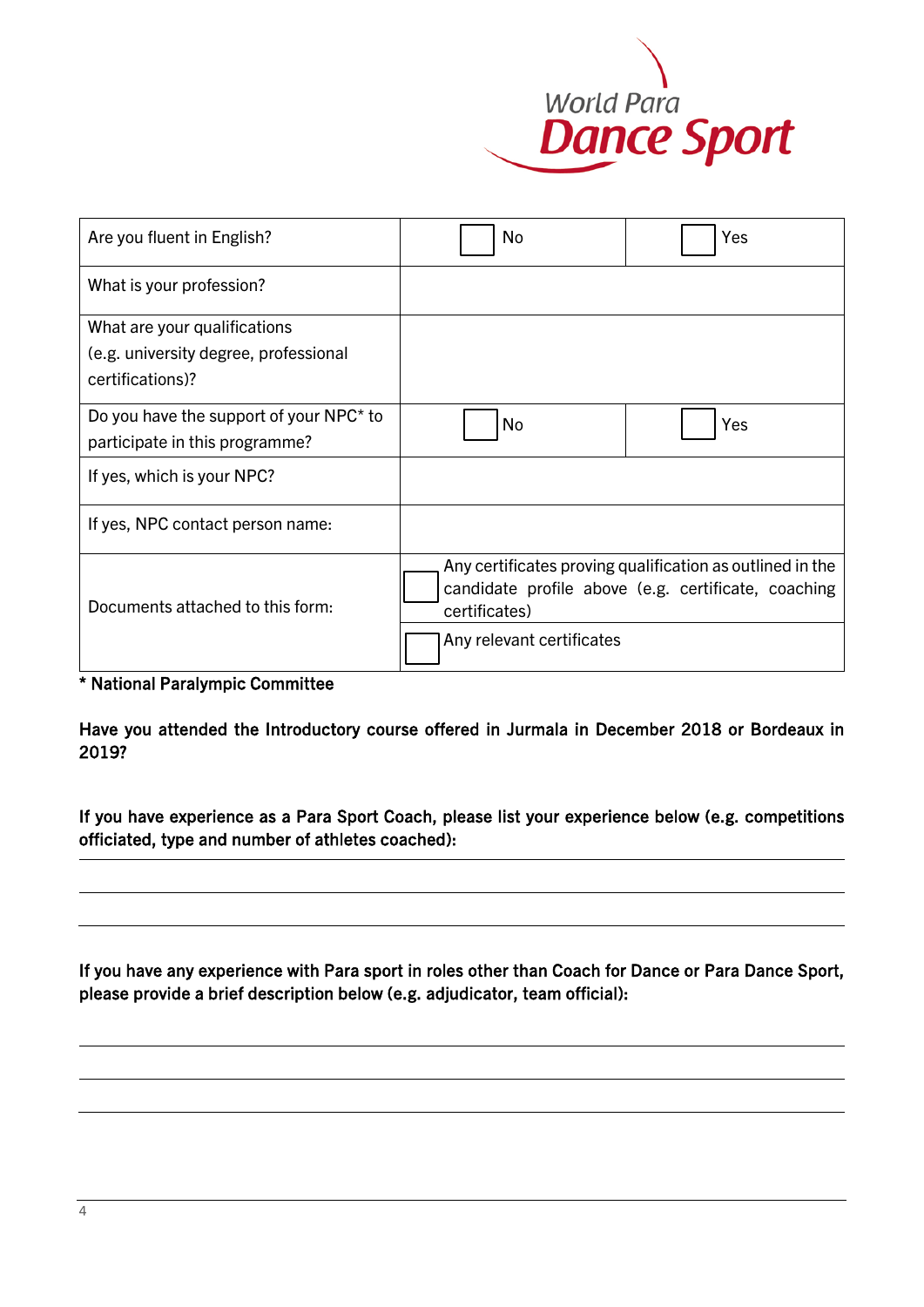

Signature of the applicant:

Below only to be filled out by applicants who are members, volunteers or coaches with their National Paralympic Committee / National Federation:

| Name of the NPC / NF: |  |
|-----------------------|--|
|                       |  |
| NPC / NF signature:   |  |
|                       |  |

NPC / NF stamp:

# FOR ATHLETES

| Last name:                            |    |     |
|---------------------------------------|----|-----|
| First name:                           |    |     |
| Gender:                               |    |     |
| Nationality:                          |    |     |
| Date of Birth:                        |    |     |
| Full address:                         |    |     |
| (street, city, ZIP code, country)     |    |     |
| Email address:                        |    |     |
| Mobile phone number:                  |    |     |
| What is your native language?         |    |     |
| Are you fluent in English?            | No | Yes |
| What are your qualifications          |    |     |
| (e.g. university degree, professional |    |     |
| certifications)?                      |    |     |

# Invoicing instructions for participant fee (if different from contact details above):

| Name/Organisation: |  |
|--------------------|--|
| Full address:      |  |